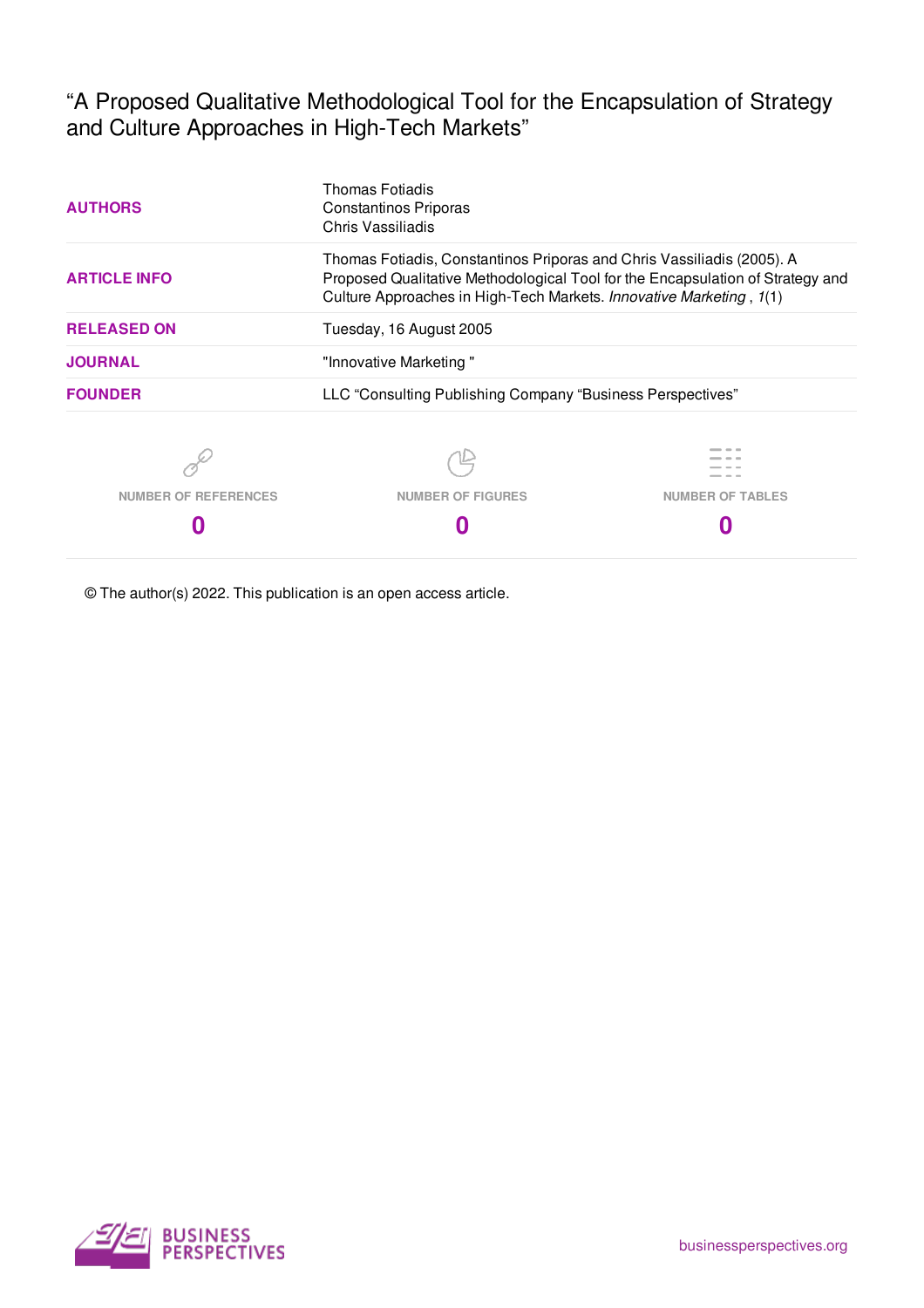# **A Proposed Qualitative Methodological Tool for the Encapsulation of Strategy and Culture Approaches in High-Tech Markets**

Thomas Fotiadis, Constantinos Priporas, Chris Vassiliadis

### **Abstract**

 The purpose of the present paper is to gather and describe in a compact way those particular characteristics dominating the high-technology sector, and therefore to illuminate further those parameters through a holistic and systemic approach. To achieve this broad encapsulation of characteristics, an extensive literature review has taken place. Given the catalytic contribution of new high tech products in the survival - profitability of high tech enterprises, and given the peculiar environment within which they develop, this paper composes the strategic and cultural approaches adopted by high tech enterprises in order to effectively cope with the extremely competitive environment. Also, it provides high tech companies with an effective complementary qualitative framework to increase the levels of understanding and to further enforce their decision making capabilities.

**Key words:** High technology, Strategic-Cultural Approaches to High Technology, Systemic Approach, Qualitative Framework.

## **Introduction**

 $\overline{a}$ 

The market of High Technology products is described as "turbulent", "volatile" and "tumultuous" (Abell, 1980). The distinctiveness of the high tech sector is shaped by parameters that differentiate its qualities (Abell, 1980).

 The continuously growing whole of complex operational activities (Abernathy, Utterback, 1978) and the complexity of high tech products both constitute defining coordinates for the landscape in which high tech enterprises operate. Baker et al. (Baker et al., 1980) describe the determinants of this environment (through the resultants that compose its framework) as inflexible and unreceptive.

 The objective of this work is the brief listing of features composing the high tech market environment, and also the approaches of strategies and culture that are suggested by the literature and are used by high tech enterprises.

The building blocks of culture assume many forms varying from material artefacts – tools, entrepreneurial structures – to behavioural regularities such as working interrelationships, economic exchanges, legal sanctions, and followed procedures, to abstract concepts and beliefs. All of these complex manifestations share one feature in common; they are symbols and as such express meaning. This is valid for both the demand side and the supply side of the high tech markets. While the 'chasm' and certain aspects of the 'market tyranny' as well as the 'market uncertainty' can be attributed to the high tech's consumers culture, at the same time the 'cannibalism' or the conversion of capabilities into rigidities, or the remaining aspects of uncertainty, reside within the high tech company.

Culture traits and broader cultural patterns inclusive of language, terminology, technology, institutionalized beliefs, and values are transmitted across generations of managers and executives and maintain continuity through learning, technically termed enculturation. Cultural elements as symbols assume their meanings in relationship to other symbols within a broader context of a meaning system.

What has to be highlighted is the fact that both the strategies and the cultural approaches adopted dynamically interrelate and shape the each time existing context. For example, the conver-

 <sup>©</sup> Thomas Fotiadis, Constantinos Priporas, Chris Vassiliadis, 2005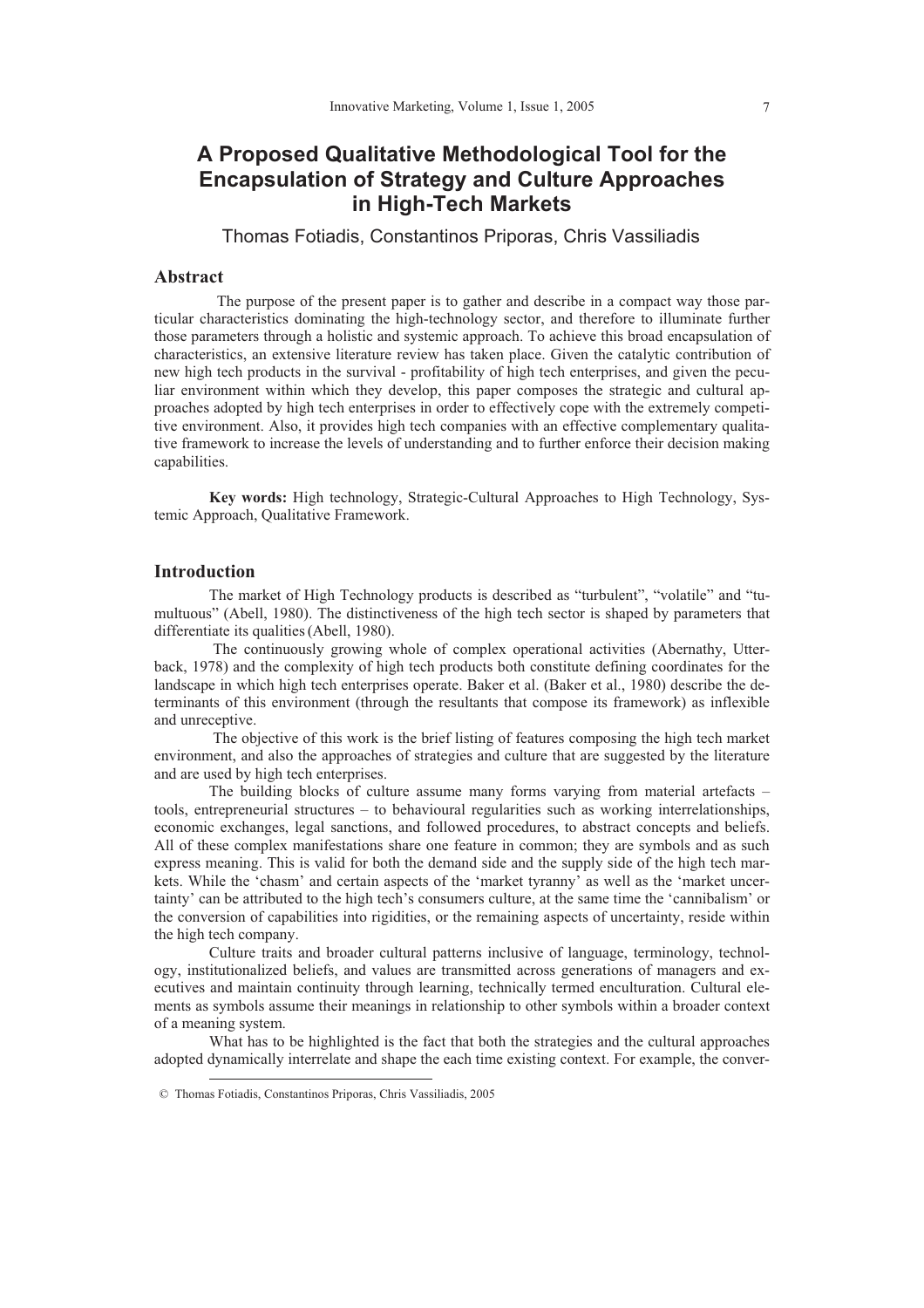sion of core capabilities into core rigidities is a factor that stems without any doubt from a past cultural approach which was formulated within the boundaries of the company. This approach is what formatted the undertaken corporate strategy – as a chain reaction. The fact of the relentless interaction is valid for almost every strategic approach and cultural framework that shape the high tech environment and is described below. What constitutes this constant interrelation interesting is the magnitude of their interference to the longevity and prosperity of the high tech enterprises.

Moreover, the organization of the aforementioned factors entirely into a brief diagram, may function on one hand as a tool for listing the status that each technology goes through, and on the other hand as a qualitative complementary tool in the planning and mapping out of the future strategy of high tech enterprises – mainly based on the status of technology at that time.

# **Description**



The methodology used in this paper is an extensive journal and bibliographic research.

Fig. 1. Composition of strategic approaches of culture

The factors herein proposed – in the bibliography and journals – as resultants and distinctive characteristics of the high tech enterprises scope of activities are:

- x Conversion of Core Capabilities into Core Rigidities, (Boulang, Morgan, Staelin, 1997), (Brockner, Rubin, 1985), (Pankaj, 1991), (Clayton, 1997), (Clark, 1985), (the Innovation-Core Capabilities relation)
- Existence of the "chasm" (Cooper, Schendel, 1976)
- x Uncertainty (Cooper, Kleinschmidt, 1986), (Copolsky, 1976), (Gardner et al.), (De Meyer, 1985), (Deshpande, Webster, 1989), (Barton, 1992), (Duncan, 1972), (Emery, Trist, 1965), (Emery, Trist, 1965), (Landmayer, 1995),
- Market Tyranny
- Life cycle of the technology curves "S" (Foster, 1986)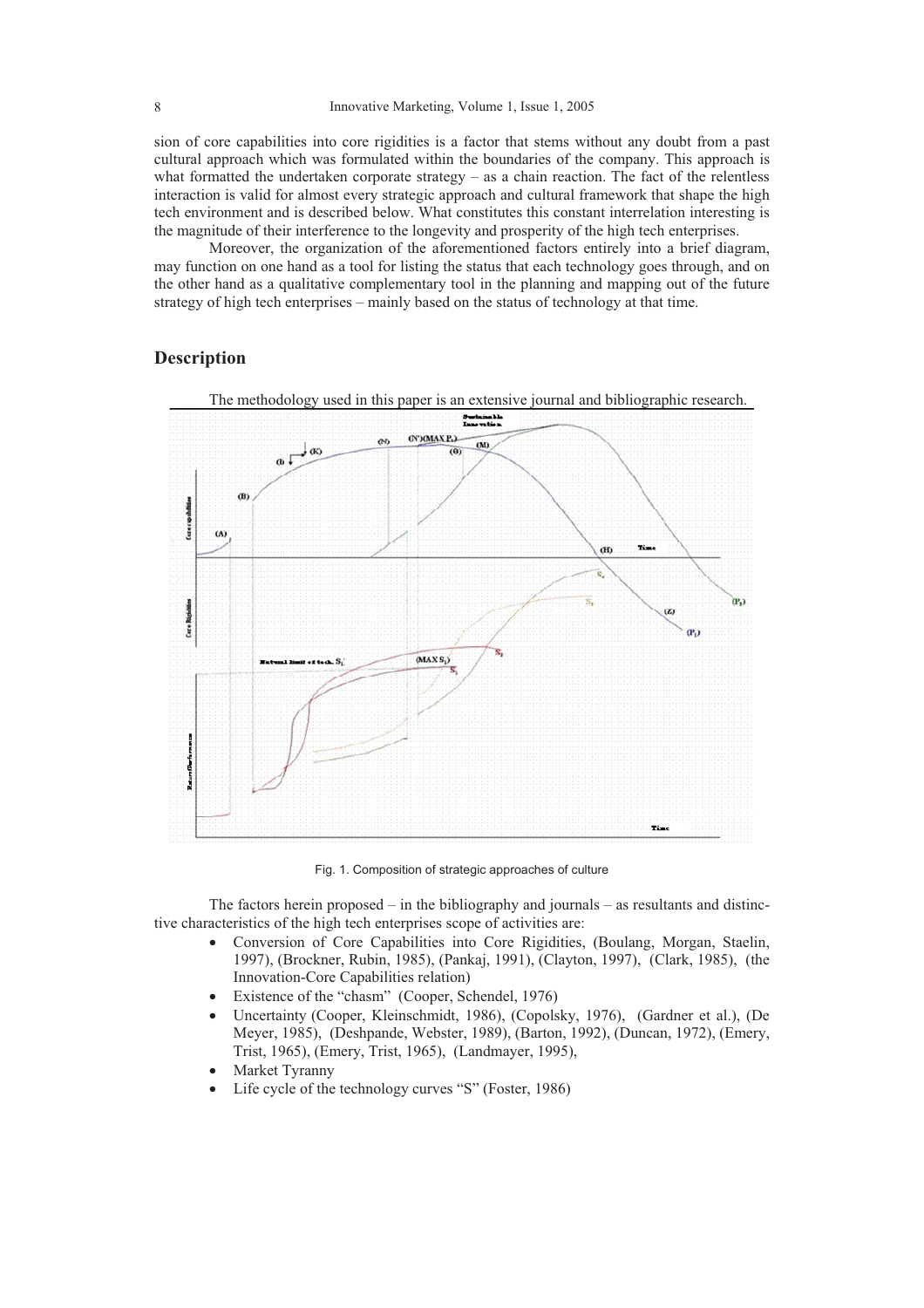- x Cannibalism (Foster, 1986), (Gardner, 1990) (Goldhar, Bragaw, Schwartz, 1976) Grunenwald, Vernon, 1988), (Hamel, 1997), (Hamel, Prahalad, 1991), (Hannan, Freeman, 1997), (Hayes, 1985), (Hayes, Wheelright, Clark, 1988), (Henderson, Clark, 1990), Hoffer, Schendel, 1978)
- Progression of innovation (Jauch, Kraft, 1986), (George, Weiss, Dutta, 1999), (Katz, Kahn, 1966), (Roger, Harvey, Rothe, 1978), (Kleinschmidt, Cooper, 1991), (Leonard, 1992), (Lieberman, Montgomery, 1988), (Link, 1987)
- Demonstration-Explanation of the strategic approaches / culture approaches in High Technology markets

The second of the two parallel diagrams in Figure 1, shows the relation that exists between the core competencies (Marquis, 1982), (Mason, Milne, 1994), (Milliken, 1987), (Moore, 1991), and time. Both curves  $P_1$  and  $P_2$  have initially positive slopes, which become negative only after reaching their peak (max  $P_1$  and max  $P_2$  respectively). It is thus demonstrated that the fact that the framework of core competencies, as time passes and within turbulent markets, is converted into core rigidities (Moore, 1991), (Moorman, 1995), (Nault, Vandenbosch, 1996), (Nelson, Winter, 1982) (Pavitt, 1991). Therefore, the curves  $P_1$  and  $P_2$  describe the innate attribute of core competencies in high tech markets.

In particular:

1) From point O (separating line between core competencies/rigidities) up to point A,  $P_1$ has a positive slope. This is due because the product appeals to "early adopters" market segment (Porter, 1982), (Quinn, 1980) (innovators). The smooth slope is the result of the following that is not yet clear; namely, the suitability of core competencies and the match between the need that the technology wishes to cover, the extent to which it wishes to cover that need, and generally the factors that compose the ingredients of the three factors of uncertainty (Quinn, 1992), (Quinn, Cameron, 1988), (Chandy, Tellis, 1998), (Kasturi, Bartus, 1995), (Rosen,, Sechroeder, Purinton,, 1988), (Rothwell, Robertson, 1973), (Moriarty, Kosnik, 1989).

2) From point A up to point B. The curve is discontinuous. This happens so as to demonstrate the chasm (Moriarty, Kosnik, 1989) (Figure 2). The chasm is the peak of uncertainty groups distinguishing the high tech markets, and is actually the distance separating the capture of early customers (or visionaries or early adopters) from customers who are pragmatists, and who also constitute the critical quantity of the segment necessary for the adoption of the product / technology (Moriarty, Kosnik, 1989). The step of moving from capturing early customers to capturing the critical mass is the indicator that will show the success probability of technology. The existence of the three types of uncertainty is the reason for the curve discontinuity, since failing to overcome them (or at least to effectively "calm them down"), is translated into a negative slope, i.e. to the opposite direction from the aspired goal. It should be stressed that the transition from the early to pragmatist consumers is not the only prerequisite; the speed of transition plays also a critical part, since this is also a variable included in the uncertainties. Consequently, it is of our interest the distance from A to B to be the shortest possible (variables of the distance are the three groups of uncertainty), and the transition to be the soonest possible (transition variates are the core competencies).

3) From point  $B$  up to max  $P_1$ . The core competencies have multiplicative positive effects, if the chasm is overtaken. The slope of  $P_1$  is positive due to the "spiral" (increase of benefits in an increasing rate) technology adoption – core competencies framework, and their positive correlated magnitudes.

4) Points I and K in the positive part  $(B-Max P_1)$  of  $P_1$ . They represent expeditionary marketing (Rubenstein, 1976), (Figure 1). The introduction of marginal improvements and the anticipation of the public reaction along with the feedback from the proposed improvements / changes, combined with the fertile ground provided by the core competencies framework, all help in approaching the perfect strategic fit of technology and its use in order to satisfy the needs. Furthermore, it contributes to a more efficient exploitation of the core.

5) Point max – descend. Descend comes after the peak. It is the result of the myopic view of needs satisfaction (or else, tyranny of the served market), which commands the satisfaction of the current needs using the same – inferior technology. The size of the slope's negativity is per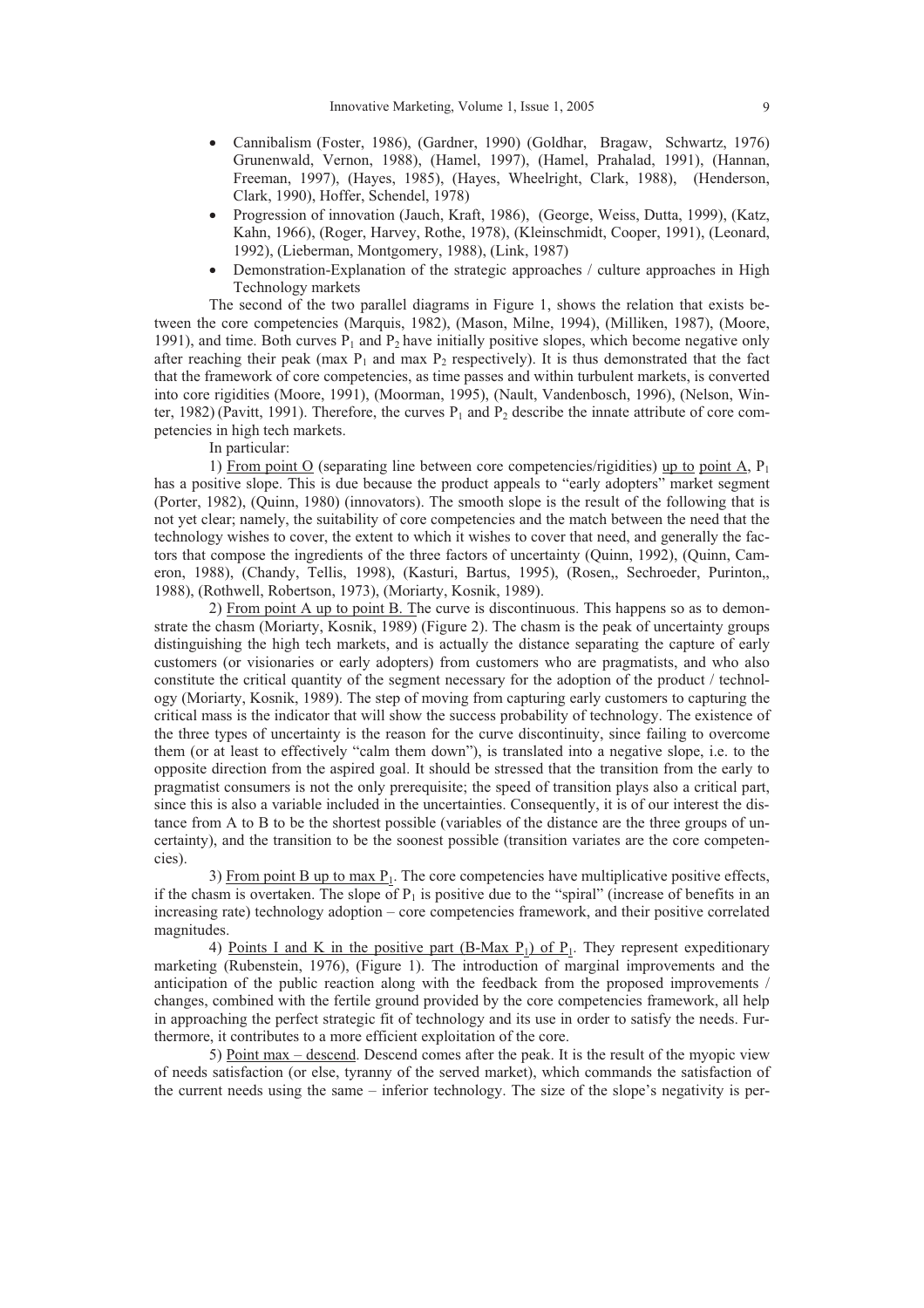fectly proportional and consistent to the slope of technology curve  $S_1$ . In the case where the max of  $P_1$  corresponds to the max (natural limit of technology) of  $S_1$ , then, the negative slope of  $P_1$ , after the max, will be steeper, since the core of capabilities will be weakened in an increasing rate due to the technology fading (and its rapid rate) of  $S<sub>1</sub>$ . If the max of  $P<sub>1</sub>$  corresponds to an ascending part of the curve  $S_1$  i.e. to  $S_1$ ' then again the core capabilities will tend to descend (due to technology  $S_2$  is still at birth) but the descend will be slower, since technology  $S_1$  has not yet reached its natural limit, but it simply approaching it.



Fig. 1. The chasm

6) Point  $H$  up to point  $Z$ . All core competencies have been converted into core rigidities. Core competencies in continuously changing dynamic and unstable environments, such as the high tech (Schumpeter, 1942), (Shanklin, Ryans, 1984), (Siegel, 1998), (Teece, Pisano, Shuen, 1990), (Tushman, Anderson, 1986), (Utterback, 1994), (and with a short product life cycle) can easily – as time passes – be converted into barriers for further innovation development. Core competencies (which reflect to great extent to or/and consist of the preference in existing – known technologies – routines – practices – norms, principles, culture, prestige) (Utterback, 1994) (Veryzer, 1998), (Weick, 1979), (Souder, Moenaert, 1992) have created and established a framework – a certain angle of viewing things that tends to face through the same viewpoint the new facts. The "old" (and successful) formula uses the same means to receive and translate signs – ideas – facts, and to convert them into materialised – useful – acceptable innovation. In the course of time, and in the presence of an extremely dynamic environment (environment of vortex), core competencies are transformed into core rigidities, i.e. they become a factor of deliberate delusion or blindness and they correspond to negative yields.

7) Points N and  $\Theta$ . Point N is found on the ascending part of the curve P, while  $\Theta$  – on the descending. They both represent the possible transition points in new technology  $S_2$ , as well as in curve  $P_2$ . If N has a projection to some point on  $P_2$  before the chasm of  $P_2$ , then (with the new framework of core competencies also present) the enterprise starts all over again the course, always having to face the chasm of  $P_2$ , and simultaneously it has destroyed the core competencies, while  $P_1$  was still ascending (positive slope). On the other hand it is noted, that being the first en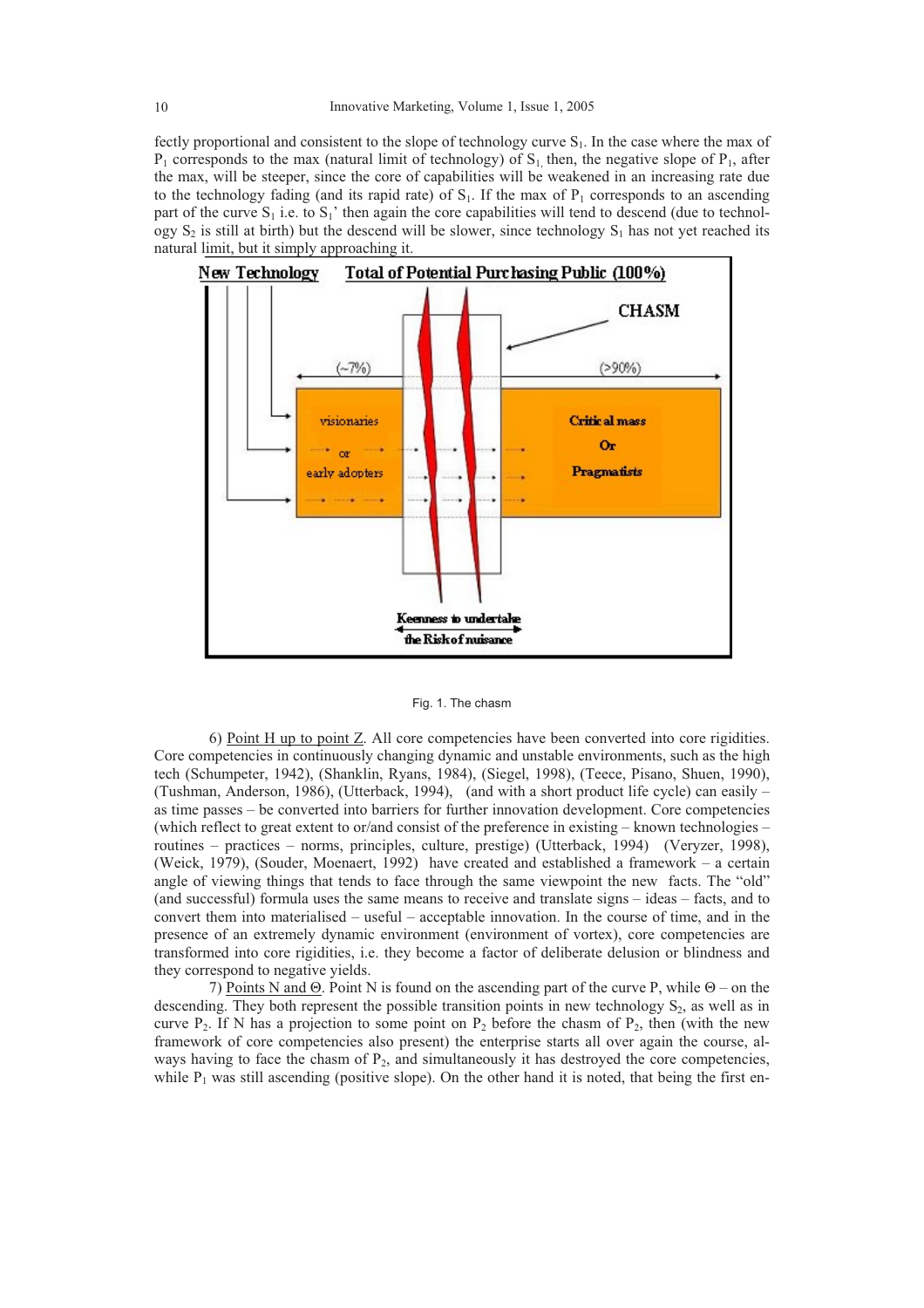terprise that is introducing new technology, it will also profit by the first mover advantages of the market (of course if it passes the chasm of  $P_2$ ). If N has projection to some point of  $P_2$ , after the chasm, it enjoys the still positive consequences of core capabilities at  $P_1$ , does not run the risk of chasm (but it is also not "shaped / educated" from it), and misses the first mover advantage of the market.

This advantage is obviously more important in high tech markets due to the short product life cycle, the rapid fading, credibility etc., but also due to the fact that as a follower, it can learn and re-adopt technology by taking advantage of the feedback produced by the competitor and his actions. That is to say in other words, the market pioneers succeed or fail to implement the dogma of expeditionary marketing without the risk of failure but with also less positive consequences than those they would have if they would have done it alone.

Regarding  $\Theta$ , it is stressed that, based on its projection on  $P_2$ , probably the enterprise will take the shape of the "me–too" type. In addition, within the enterprise, the transition to a new core competencies framework will be easier since the conditions will have matured  $(P_1$  descending).

Finally, it should be noted that the transition from any point of  $P_1$  to  $P_2$  presupposes the rejection, if not the ruin, of the existing (in  $P_1$ ) core competencies, to a rate respective to the distance of the point on  $P_1$  from the horizontal axis. Certainly the existence of a golden solution is possible, i.e. the continuation of the course along the whole of  $P_1$  (or up to the point where there are positive economic results or clear reasons indicating that) and simultaneously (with the assistance from resources), re-establishment of the core competencies and course on  $P_2$ . With this "portfolio" of core competencies, risk is minimized while the sustainable leadership and development is ensured (as proficient the term "ensure" can be).

8) Point M, the section point of  $P_1$  and  $P_2$ . It presents that new technology has been introduced and has replaced the old one to a great extent. On the right of point M, the difference of the old framework with the new framework of core competencies increases due to the simultaneous existence of a negative slope in  $P_1$  and a positive in  $P_2$ .

9) Regarding  $P_2$ , a prior analysis can be done as well as a relative comparison to  $P_3$ . However, its max is higher than that of  $P_1$  because (even given the positive magnitude of the influence by the core competencies) the new technology  $S_2$  has higher yield than  $S_1$ . Thus, based on their multiplicative relation, (spiral) the yield of the (new) core competencies also increases respectively.

Finally, S represents the known technology curves (Wind, Mahajan, 1997) while the parallel straight lines having the axis of time show the technological natural limit, i.e. the point beyond which technology is impossible to improve, even marginally. There is also equivalence of chasm and discontinuity of S, due to the fact that technology can be also abandoned because of factors constituting the uncertainty of technology (mainly).

### **2. Implications/Conclusions**

The environment where high tech enterprises operate is demanding. The composition of its distinctive features, as well as the ways of reaction and approaching the markets is mostly described in Figure 1. Given the adoption of the proposed framework / diagram, the managerial implications / contribution are:

A framework is given in high tech enterprises, based on which the mapping of the current status of each technology of the curves "P" is feasible, but also, the reasoning of the followed strategic course and options of the enterprise.

On the basis of (1), the course of the non-stop sustainable development of technology is demonstrated in theory.

The turning points from which each technology passes in the course of its life cycle now appear.

It is strongly shown how useful is for alternative approaches (cultural  $\&$  strategic) to be adopted. In addition, the consequences and potential implications- diagrams are presented.

The time horizon and the transition margin into the new technology become relatively clear (and in any case clearer than the alternative of not adopting-using the diagram).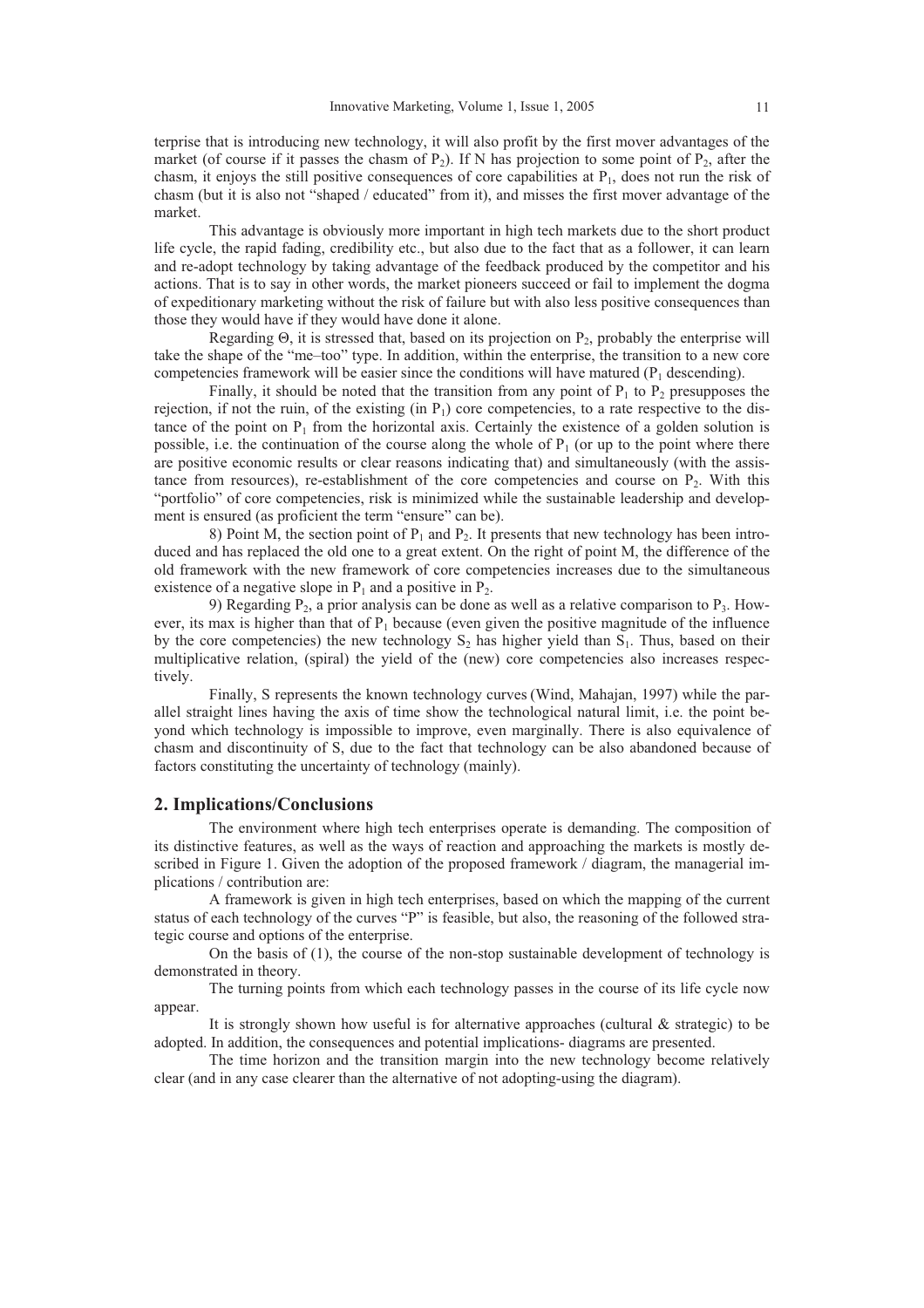The presentation of the aforementioned (also illustrated in the figures) in a thorough and brief manner contributes to a new qualitative methodological tool, which adds to the justified and reasoned making of medium-long term strategic decisions, and contributes to the rationality of the corporate orientation of the high tech enterprises.

## **References**

- 1. Abell D.F. Defining the Business: The Starting Point of Strategic Planning. Engewood Cliffs, N.J.: Prentise – Hall, 1980.
- 2. Abernathy W., J. Utterback, Patterns of Industrial Innovation // Technology Review, June – July 1978. pp. 41 - 47.
- 3. Baker N.R., Winkofsky, E.P., Langmeyer, L. D.J. Sweeney. Idea generations: a procrustean bed of variables, hypotheses, and Implications. In Dean and Goldhar (eds. ), TIMS Studies in the Management Sciences, Vol. 15 Amsterdam: North Holland, 1980.- 33 – 51 pp.
- 4. Boulang William, Ruskin Morgan, Richard Staelin. Pulling the Plug to Stop the New Product Drain", Journal of Marketing Research, 1997. – No 34. – pp. 164-76.
- 5. Brockner Joel, Jeffrey Z. Rubin. Entrapment in Escalating Conflicts: A social psychological Analysis. New York: Springer – Verlag, 1985.
- 6. Chemawat Pankaj. Market Incumbency and Technological Inertia, Marketing Science 10 (Spring), 1991. – pp. 161-71.
- 7. Christensen Clayton M. The Innovator's Dilemma. Boston. HBS Press, 1997.
- 8. Clark K.B. The interaction of design hierarchies and market concepts in technological evolution // Research Policy, No 14. – pp. 235-51.
- 9. Cooper Arnold, Dan Schendel. Strategic Responses to Technological Threats, Business Horizons, February, 1976. – pp. 61-69.
- 10. Cooper R.G., E. J. Kleinschmidt. An Investigation into the new product process // Journal of Product Innovation Management, 1986. – 3, – pp. 71-85.
- 11. Copolsky William. Cannibalism in the Marketplace // Journal of Marketing, 1976. pp. 103-105.
- 12. David M. Gardner, Frank Johnson, Monkyu Lee, in Wilkinson, A contingency approach to marketing high technology products // European journal Marketing, 2000. – vol.34, – No 9110. – pp. 1053-1077.
- 13. De Meyer A. The flow of technological innovation in an R+D department // Research Policy, 1985. – 14. – pp. 315-328.
- 14. Deshpande Rohit, Frederich E., Webster Jr. Organizational Culture and Marketing: Defining the Research Agenda // Journal of Marketing, 1989. – 53. – pp. 3-5.
- 15. Dorothy L. Barton. Core capabilities and Core Rigidites: A paradox in managing new product development // Strategic Management Journal, 1992. – Vol. 13, – pp. 111-125.
- 16. Duncan R.D. Characteristics of organizational environments and perceived environmental uncertainty , Administrative Science Quarterly, 1972. 17, – pp. 313-327.
- 17. Emery F.E., E.L. Trist. The causal texture of organizational environments // Human Relations,  $1965. - 18. - pp. 21 - 32.$
- 18. Landmayer, Th. The trouble with Computers Usefulness, Usability, and Productivity. Cambridge, MA: MIT Press, 1995. – 34 pp.
- 19. Foster R. (1986), Innovation: The Attacker's Advantage, New York: Summit Books
- 20. Gardner David. Are High Technology Products Really Different? // Faculty working paper, 1990. No #90-1706, University of Illinois at Urbana – Champaign.
- 21. Goldhar J.D., Bragaw L.K., Schwartz J. J. Information flows, management styles, and technological innovation, 1976.
- 22. Grunenwald J., T.T Vernon. Pricing decision making for high technology products and services // Journal of Business and Industrial Marketing, 1988. – No 3. – pp. 61-70.
- 23. Hamel Gary. Killer Strategies That Make Shareholders Rich // Fortune, 1977. pp. 70- 84.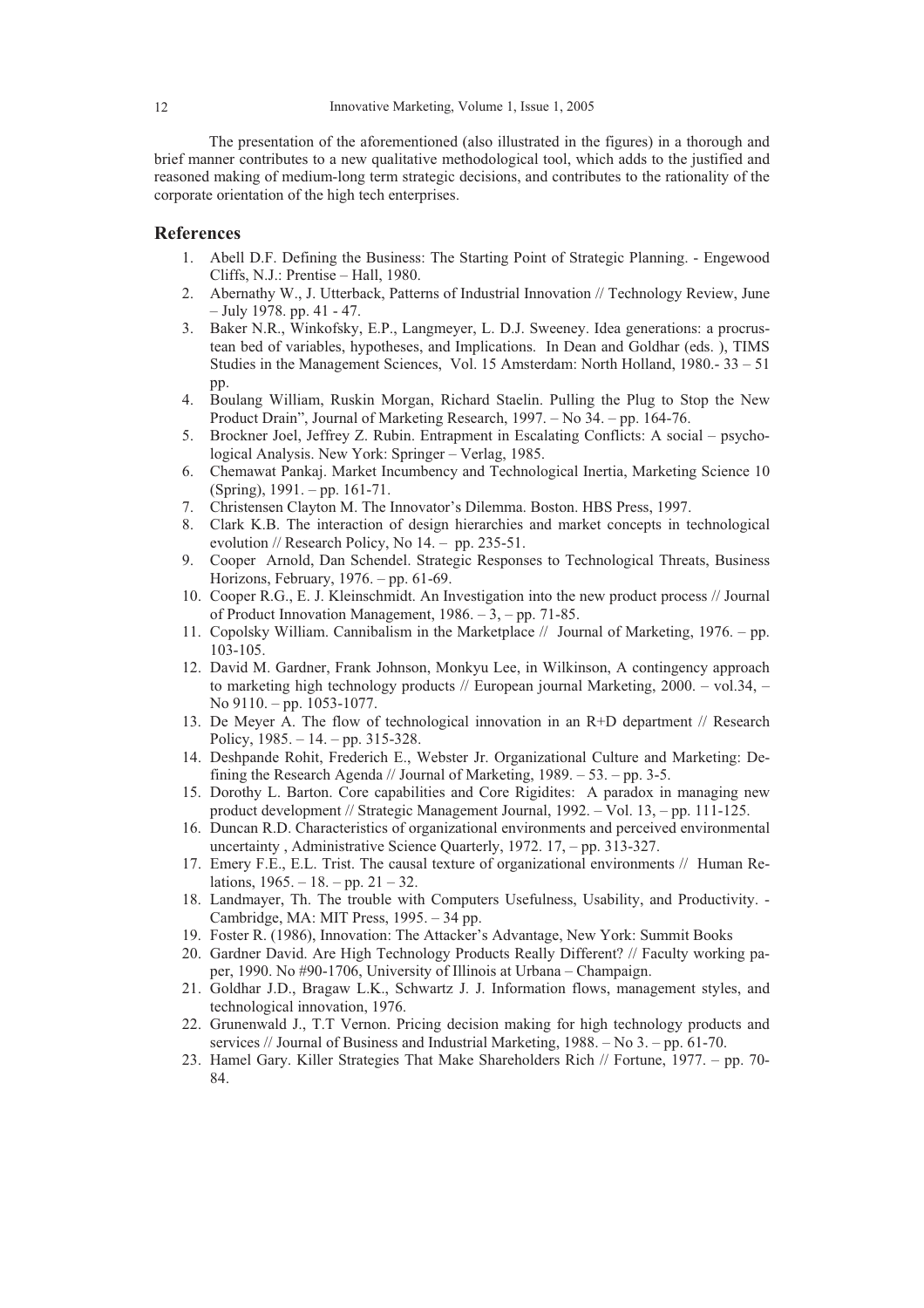- 24. Hamel Gary, C. K. Prahalad. Corporate Imagination and Expeditionary Marketing // Harvard Business Review, 1991. – pp. 81-92.
- 25. Hannan M.T., J. Freeman. The Population Ecology of Organization // American Journal of Sociology, 1997. – No 82. – pp. 929-964.
- 26. Hayes R.H. Strategic planning forward Reverse? // Harvard Business Review, 1985.
- 27. Hayes R.H., S.C. Wheelright, K.B. Clark. Dynamic Manufacturing Creating the Learning Organization. - New York: Free Press, 1988.
- 28. Henderson Rebecca, Kim B.Clark. Architectural Innovation. The Reconfiguration of Existing Product Technologies and the Failure of Established Firms // Administrative Science Quarterly, 1990, – No.35 – pp. 9-30.
- 29. Hoffer, C.W., D. Schendel. Strategy Formulation: Analytical Concepts. West Publishing, - 1978.
- 30. Jauch L.R., Kraft K.L. Strategic Management of uncertainty // Academy of Management Review, 1986.– No 11.– pp. 777-790.
- 31. John George, Allen Weiss, Shantanu Dutta. Marketing in Technology Intensive Markets: Towards a Conceptual Framework // Journal of Marketing, 1999. – No63. – pp. 78-91.
- 32. Katz D., Kahn R. L. The social Psychology of Organizations. New York: Willey, 1966. 33. Kerin Roger A., Michael G. Harvey, James T. Rothe. Cannibalism and New Product De
	- velopment // Business Horizons,  $1978. -$  No  $21. -$  pp. 25-31.
- 34. Kleinschmidt Elko J., Robert G. Cooper. The Impact of Product Innovativeness Performance // Journal of Product Innovation Management, (December) 1991. – No 8. – pp. 240- 51.
- 35. Leonard D. Core Capabilities and Core Rigidities: A paradox in Managing New Product Development // Strategic Management Journal, 13 (Summer) 1992. – No 13. – pp. 111- 25.
- 36. Lieberman M., D.B. Montgomery First mover advantages // Strategic management Journal. – No 2.– pp. 41-58
- 37. Link P.L. Marketing of High Technology: An Australian perspective. Nelson Wadsworth, 1987. Melbourne.
- 38. Marquis, D. G. The anatomy of successful innovations In Tushman, M. L. and Moore, W. L. (Eds), Readings in the Management of Innovation. 1987. Boston: Mass: Pitman, 42, 50.
- 39. Mason Charlotte H., George R. Milne. An Approach for identifying Cannibalization Within Product Line Extensions and Multi – Brand Strategies // Journal of Business Research, 1994. – No31. – pp. 163-70.
- 40. Milliken F. J. Three types of perceived uncertainty about the environment state, effect and response uncertainty // Academy of Management Review, 1987. Vol 12, No  $1, -$  pp. 133-143.
- 41. Moore Geoffrey. Crossing the Chasm Marketing and Selling Technology Products to Mainstream Customers. – New York: Harper – Collins, 1991.
- 42. Moorman Christine. The Impact of Organizational of Marketing Research, 1995.– No 34.  $-$  pp. 91-107.
- 43. Nault Barrie, Mark Vandenbosch. Eating your own lush: Protection though Preemption // Organization Service, 1996. – No 7. – pp 342-58.
- 44. Nelson Richard R., Sidney G. Winter. An Evolutionary Theory of Economic Change, Cambridge, MA: Belknap Press, 1982.
- 45. Pavitt K. Key characteristics of the large innovating firm // British Journal of Management, 1991. – No 32. – pp. 41-50.
- 46. Porter M. E. The technological Dimension of Competitive strategy // Working Paper HBS 82 -119, 1982. Boston: Harvard Business School.
- 47. Quinn J. B. Strategies for Change: Logical Incrementalism. Richard D. Irwin, 1980.
- 48. Quinn James Brian. Personal Knowledge: Towards a Post Critical Philosophy. New York: Q Harperard Row, 1992.